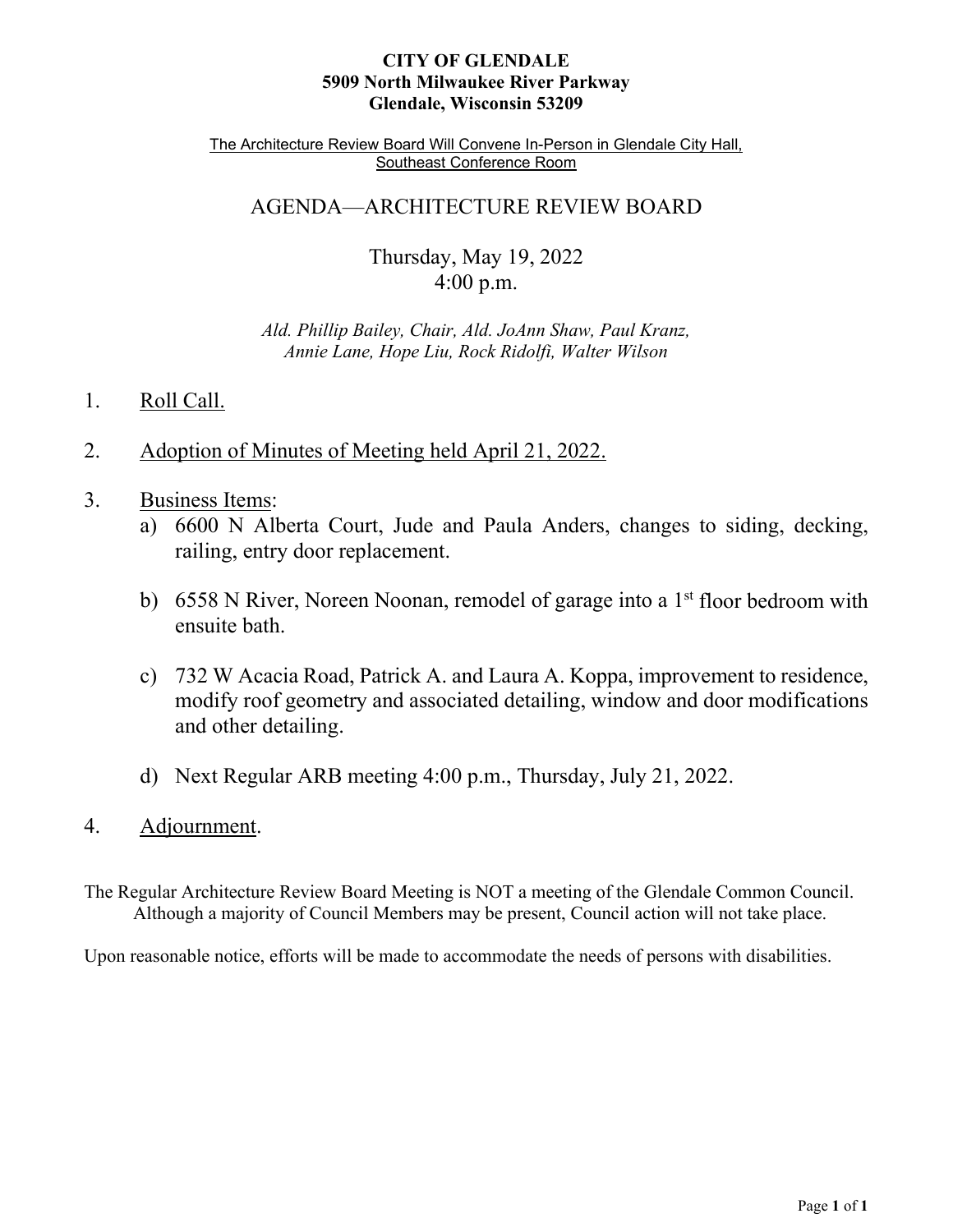# CITY OF GLENDALE — ARCHITECTURE REVIEW BOARD April 21, 2022

<span id="page-1-0"></span>Regular meeting of the City of Glendale Architectural Review Board convened in the Glendale City Hall Confernce Room, 5909 North Milwaukee River Parkway, and via Zoom.

The meeting was called to order by Alderman Bailey at 4:20 p.m.

Roll Call: Present: August, Ridolfi, Shaw, Lui Absent: Kranz, Wilson, Lane

Other Officials Present: John Fellows, Director of Community Development.

In accordance with the Open Meeting Law, the North Shore NOW, the City's official newspaper, was advised on March 10, 2022, of the date and time of this meeting, the agenda was posted to the official bulletin board of City Hall, the Glendale Police Department, and the North Shore Library; that copies of the agenda were made available to the general public in the Municipal Building and the Police Department, and those persons who requested were sent copies of the agenda.

# MATTERS TO BE CONSIDERED.

# **Adoption of Minutes of the March 17, 2022, Architecture Review Board Meeting.**

Motion was made by August, seconded by Ridolfi, to adopt minutes from the March 17, 2022, Architecture Review Board. Motion carried unanimously.

# **6530 N Alberta Ct, Michael Maher and Roberta Rieck, Gazebo in back yard.**

Present: Roberta Rieck, 6530 N Alberta Ct, Glendale, WI, 53209

Motion was made by August seconded by Ridolfi, to approve the proposed project plans and issue the Building Permit. Motion carried unanimously.

# **501 W Luebbe Ln, Dmitriy and Alana Rubanov, to remove and replace existing three season sunroom.**

Present: Lilly Bear, Bear Builders, 2162 S 110<sup>th</sup> St West Allis, WI 53227.

Motion was made by August seconded by Ridolfi, to approve the proposed project plans and issue the Building Permit. Motion carried unanimously.

# **2231 W. Acacia Rd, Mathew Meadows, to install and above ground pool in the rear yard.**

Present: Mathew Meadow, 2231 W. Acacia Rd, Glendale, WI 53209

Motion was made by August seconded by Ridolfi, to approve the proposed project plans and issue the Building Permit. Motion carried unanimously.

# ADJOURNMENT.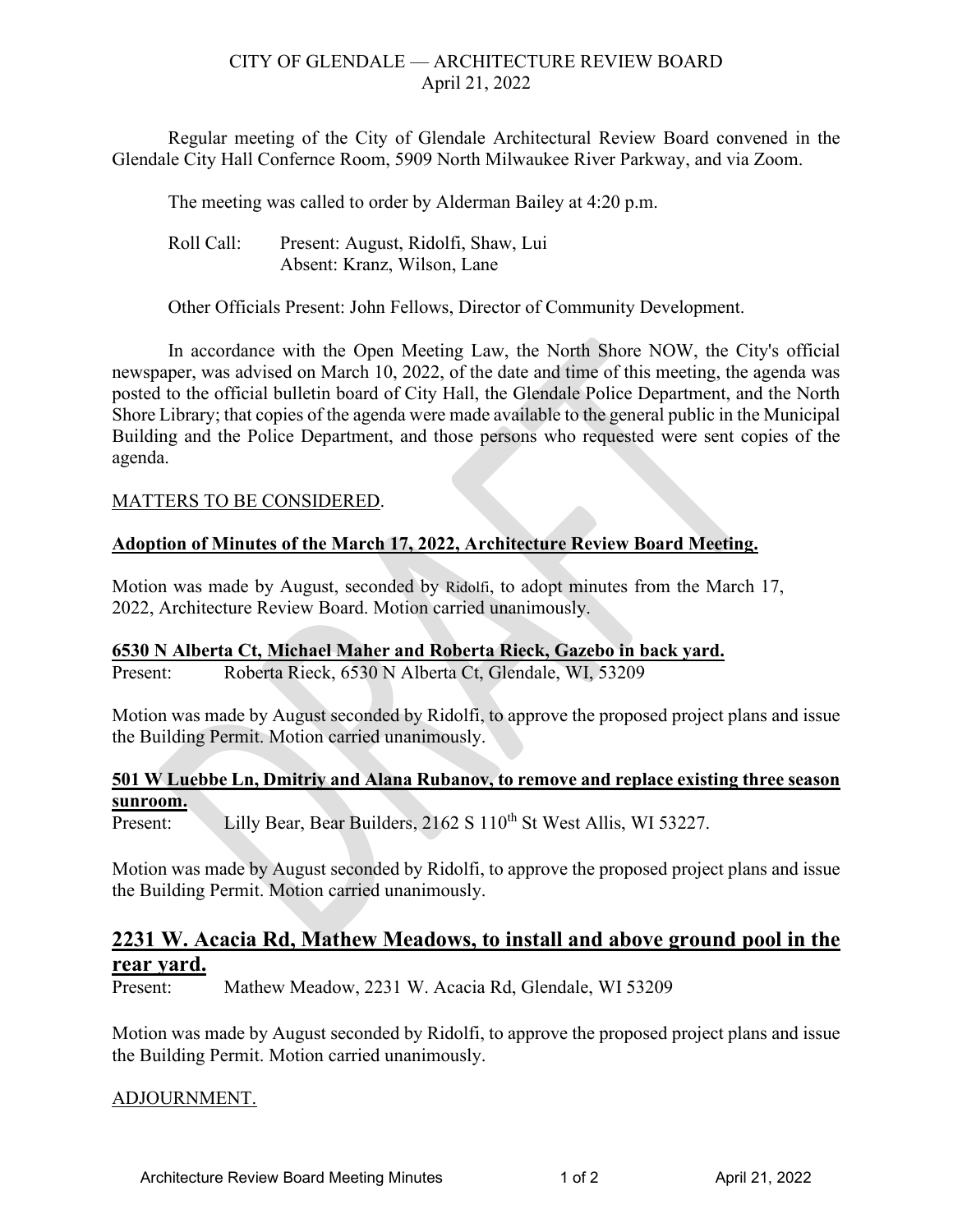## CITY OF GLENDALE — ARCHITECTURE REVIEW BOARD April 21, 2022

There being no further business, motion was made by Lui, seconded by August, to adjourn the meeting. Motion carried and adjournment of the Plan Commission was ordered at 4:58 p.m., until Thursday, May 19, 2022, at 4:00 p.m.

John Fellows, Director of Community Development

Architecture Review Board Meeting Minutes 2 of 2 April 21, 2022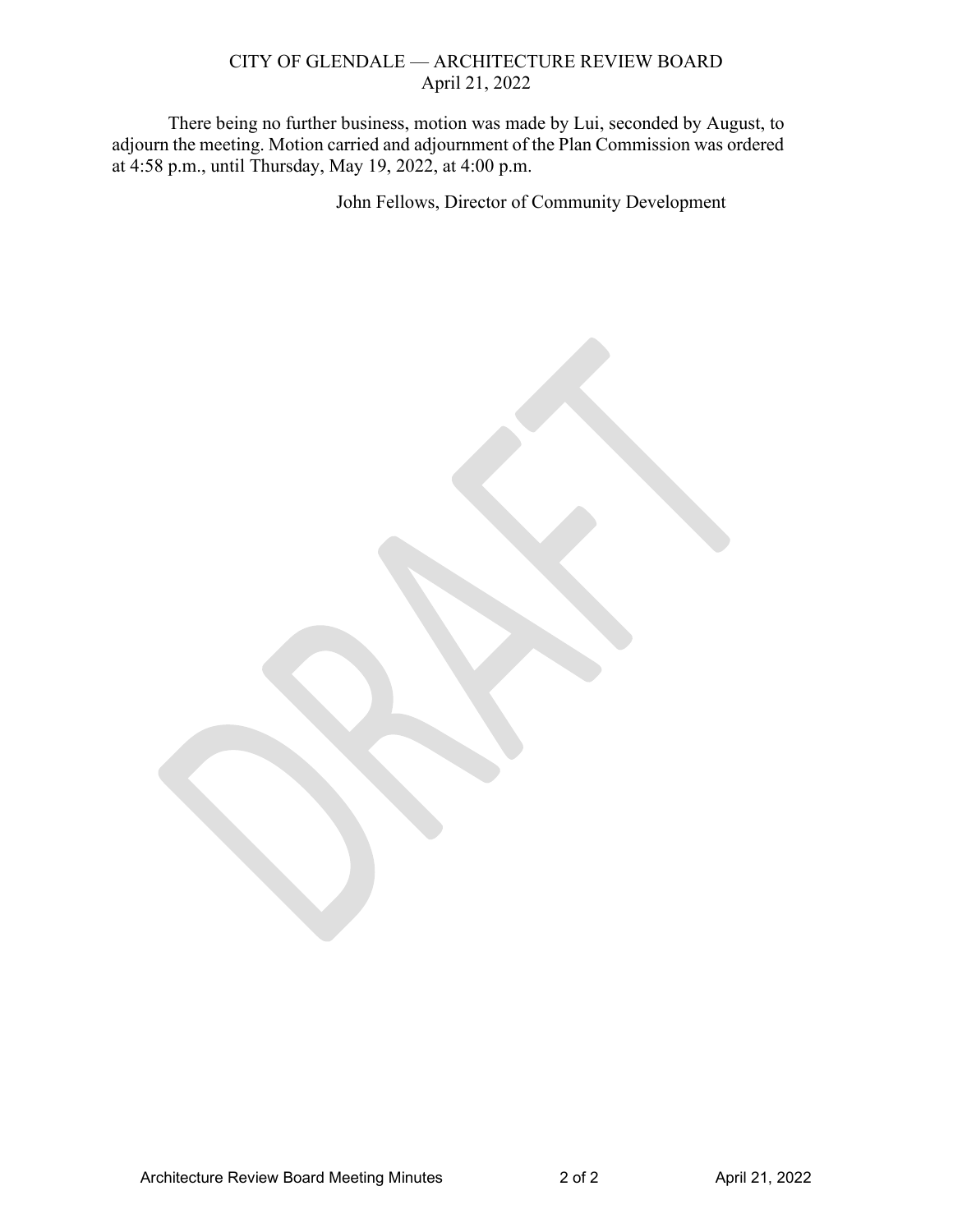<span id="page-3-0"></span>

- **SUBJECT:** Architecture Review Board Agenda, Item 3a 6600 N Alberta Court, Jude and Paula Anders, changes to siding, decking, railing, entry door replacement.
- **FROM:** John Fellows, Dir. of Community Development

# **MEETING DATE:** May 12, 2022

| <b>Budget Summary:</b>      | N/A |
|-----------------------------|-----|
| Budgeted Expenditure:   N/A |     |
| <b>Budgeted Revenue:</b>    | N/A |

**FISCAL SUMMARY: STATUTORY REFERENCE:**

| <b>Wisconsin Statues:</b> | N/A         |
|---------------------------|-------------|
| <b>Municipal Code:</b>    | Zoning Code |

# **BACKGROUND/ANALYSIS:**

# Siding:

The applicant is proposing to remove the existing wood siding from the house and replace with a cement fiber board (LP Smartside product). The majority of the house currently has a board n batten cladding. The fiber cement board will be installed in 4 x 8 panels with battens located at the seems and then spaced on the 4 x 8 panel to simulate the original pattern. In a few instances a horizontal seem may be visible from the 4 x 8 panels. Battens will be 4inches. The east and west gables of the house have clapboard siding that is installed at the same angel and the roof line. The property owners are requesting to remove this siding and replace it with LP Smartside product with a clapboard profile, however with the newly installed clapboard will be attached in a horizontal direction rather than replicating the midcentury design aesthetic with an angle.

# Gutters, Downspouts, Fascia Trim and Soffits:

The applicant is proposing to install aluminum soffit, fascia and trim to the exterior of all elevations of the building. Gutters and downspouts are also proposed to be replaced.

# Main Entry:

The main entry will be removed, and a new door will be installed. The new entry door is similar to the existing door with less glass and updated detailing.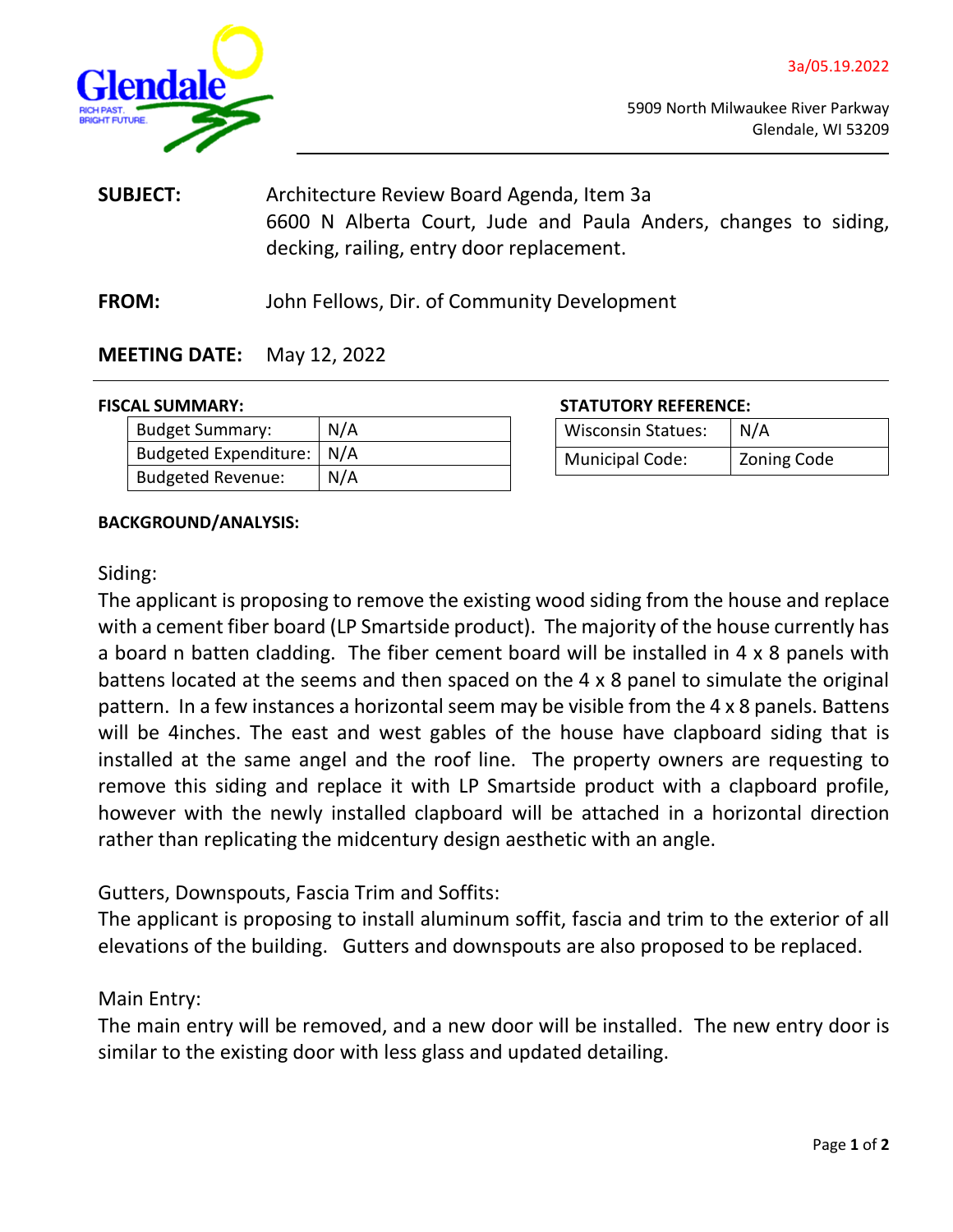

# Balcony:

The second-floor balcony over the garage will be rebuilt with LP Siding. The applicant has stated that the design will remain the same, however structure changes to the supporting structure of the railing will occur to provide better stability.

# Floodplain:

Note the property is located within the flood plain, however the entire structure is located outside the floodplain. Only the front yard portion of the lot is within the floodplain.

# **RECOMMENDATION:**

Approve the proposed project plans and issuance of a Building Permit.

# **ACTION REQUESTED:**

Motion to approve the proposed project plans and issuance of a Building Permit.

# **ATTACHMENTS:**

1. [Attachments - 6600 N Alberta Court](https://www.glendale-wi.org/DocumentCenter/View/2671/3a-Attachment-6600-N-Alberta-Ct-Application)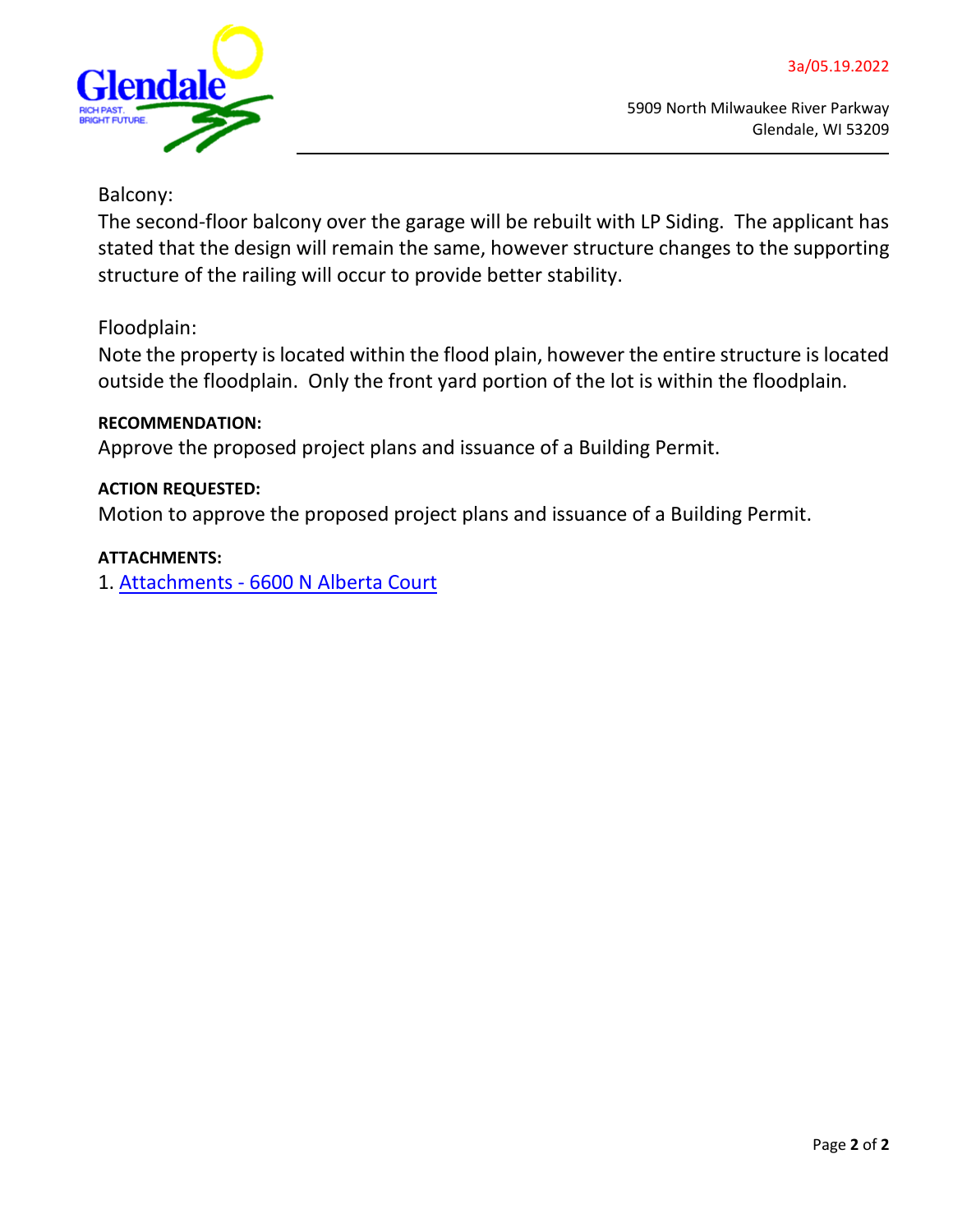<span id="page-5-0"></span>

| <b>SUBJECT:</b> | Architecture Review Board Agenda, Item 3b                           |
|-----------------|---------------------------------------------------------------------|
|                 | 6558 River Drive, remodel of garage into a $1st$ floor bedroom with |
|                 | ensuite bath.                                                       |
|                 |                                                                     |

**FROM:** John Fellows, Dir. of Community Development

**MEETING DATE:** May 12, 2022

| <b>Budget Summary:</b>      | N/A |
|-----------------------------|-----|
| Budgeted Expenditure:   N/A |     |
| Budgeted Revenue:           | N/A |

#### **FISCAL SUMMARY: STATUTORY REFERENCE:**

| <b>Wisconsin Statues:</b> | N/A                |
|---------------------------|--------------------|
| <b>Municipal Code:</b>    | <b>Zoning Code</b> |

#### **BACKGROUND/ANALYSIS:**

The applicant is proposing to convert the exiting two car garage into a bedroom and with ensuite facilities. Physical needs of a family member require this change. The garage door faces the rear of the property, and the front elevation of the current structure has two windows and a step-in element. No changes will be visible from the street. The garage door opening will be transformed into a series of windows. The new wall will be clad with board and baton siding to compliment the exiting siding. No modification to three existing windows will occur. No modification to the roof structure will occur. A shed permit has been applied for and has been issued by inspections staff.

# **RECOMMENDATION:**

Approve the proposed project plans and issuance of a Building Permit.

# **ACTION REQUESTED:**

Motion to approve the proposed project plans and issuance of a Building Permit.

## **ATTACHMENTS:**

1. [Attachments -](https://www.glendale-wi.org/DocumentCenter/View/2672/3b-Attachment---NOONAN-RESIDENCE-REMODELING-6558-N-RIVER-GLENDALE-PERMIT-SET-04-27-22-REV) [6558 River Drive](https://www.glendale-wi.org/DocumentCenter/View/2672/3b-Attachment---NOONAN-RESIDENCE-REMODELING-6558-N-RIVER-GLENDALE-PERMIT-SET-04-27-22-REV)